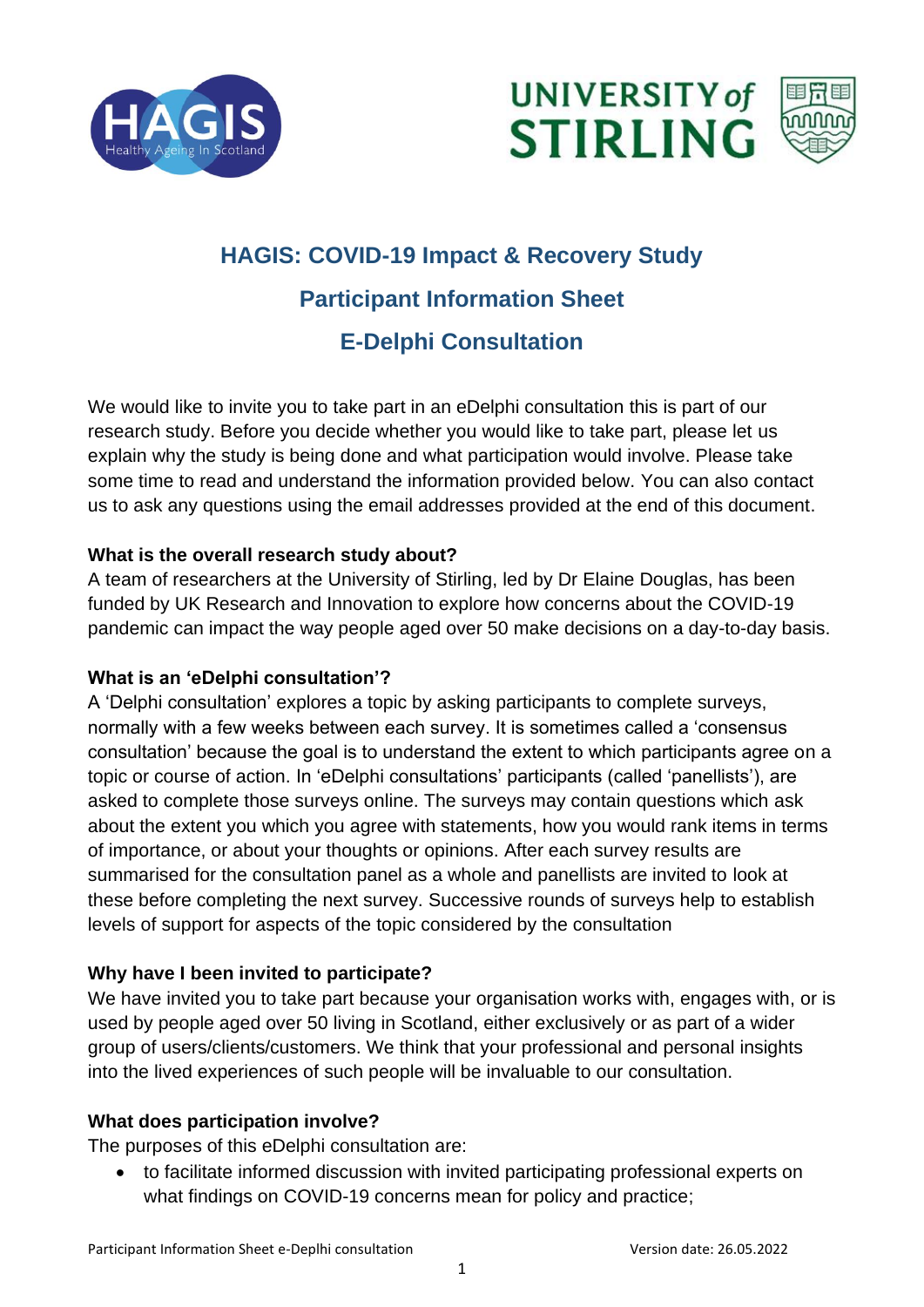- to use those discussions to generate potential recommendations for action based on the study findings and grounded in participants' experiences of the continuing impact of the pandemic in their areas of expertise;
- to explore the extent to which participants agree on the need for and prioritisation of different proposed recommendations;
- to deliver recommendations for Scottish policymakers and practitioners that synthesize quantitative survey findings and professional insights on the impact of Covid-related concerns on the engagement in health, social and employmentrelated activities of older people living in Scotland.

If you agree to participate in the eDelphi consultation we will send you emails with links to three consultation surveys, approximately four weeks apart. All the emails will be sent to the email address that you have told us that you would prefer to use in our communications. Each survey should take no longer than 30 minutes to complete.

Successive surveys are designed after analysing the responses from each previous set of responses. Surveys will contain a mix of different question types designed to capture insights from which to: generate possible courses of action; shape and refine these in light of panellists' responses; and evaluate support for different actions to inform our study recommendations.

After the third consultation survey we will send you a final email from the consultation. This will contain a summary of the results of the final survey and a link to one last set of questions which will ask you about your experience of taking part. This will help us to understand how we might be able to improve the ways that we do future consultations.

Your participation is completely voluntary. Your decision on whether or not to participate will not affect your position in the organisation or your relations with people you support.

#### **What are the possible benefits of taking part?**

We cannot promise that taking part in this study will benefit you personally, but we hope that the consultation will help to develop recommendations for policy and practice that support people aged over 50 living in Scotland who have been affected by concerns about the COVID-19 pandemic to (re)engage in social, health-related and economic activities.

#### **What will happen to my survey responses?**

We will use your responses in our analyses. We may also use your anonymised responses in published reports, academic papers or other project outputs. We will not use any quotes from your responses which might enable you to be identified. We are also required by our funder to archive research data for possible use by other researchers, and your anonymised responses will be archived in line with this.

#### **Data about you**

As part of the research, we will be recording personal data relating to you such as your name and your email address (for use only in communicating with you in this project) and